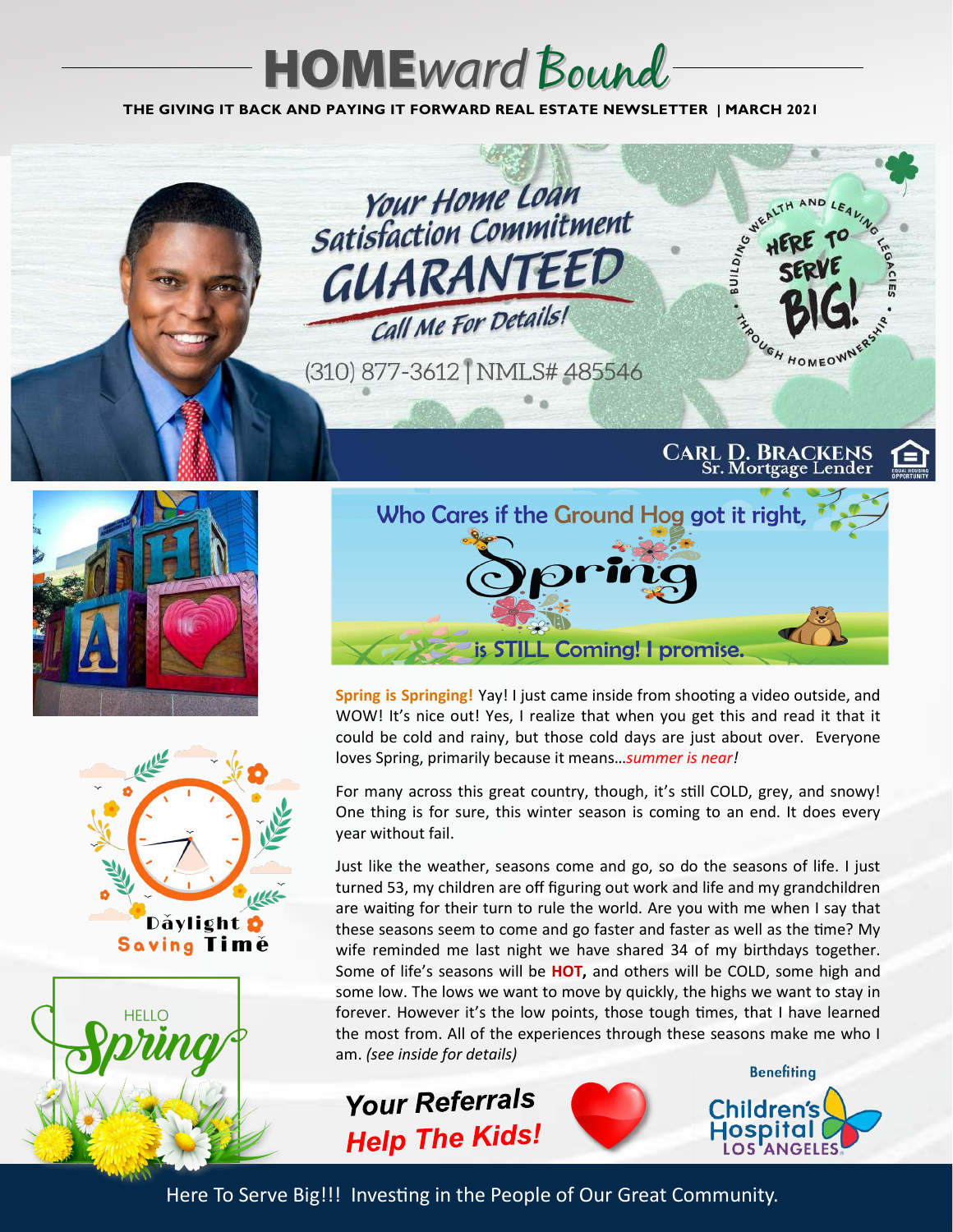

**Give me a call about a SMARTER LOAN** for **YOUR HOME!**

**Introducing the…**



A brighter financial future—with less money tied up in mortgage debt, you can save for retirement, send the kids to college, and afford unexpected costs and medical expenses.

Contact me today to see how the All-In-One Loan can work for you.



**Call me today for a free consultation. I am here to help with your real estate needs.**

**Carl Brackens 310-877-3612 E-mail: LoansByCarl@Outlook.com** **Unfortunately, there are some that will have a Spring Time they would much rather forget.** 

With all the beauty this Spring time brings, there is also the ugly for some. Not far from where I'm typing this, **Children's Hospital of Los Angeles** has a full house of kids with many fighting for their lives.

For them and their families, Spring time is the furthest thing from their mind. Don't get me wrong, these families long to see their kids out in the yard playing or riding their bikes but for now, they are praying this will be a season of healing.

Children's Hospital Los Angeles is ranked No. 5 on the Best Children's Honor Roll. It is nationally ranked in 10 pediatric specialties. It is a children's general medical and surgical facility. It is a teaching hospital. We continue to make donations because so many of our great clients do business with us and refer those they know wanting to refinance, buy or sell. *THANK YOU!* 

*Gives Back* **A Real Estate Company that** 

## AND remember, your REFERRALS help the Kids!

We are on a mission to raise money for Children's Hospital of Los Angeles. We do this by donating to them a portion of our income from homes we sell. As you know Children's Hospital of Los Angeles does awesome work in helping kids fight through and survive nasty life-threatening diseases like cancer, Non-Hodgkin's lymphoma, leukemia and others. They also lead the way in early diagnosis of Autism and rapid recovery from spinal cord injuries.

*Continued on next page.* 

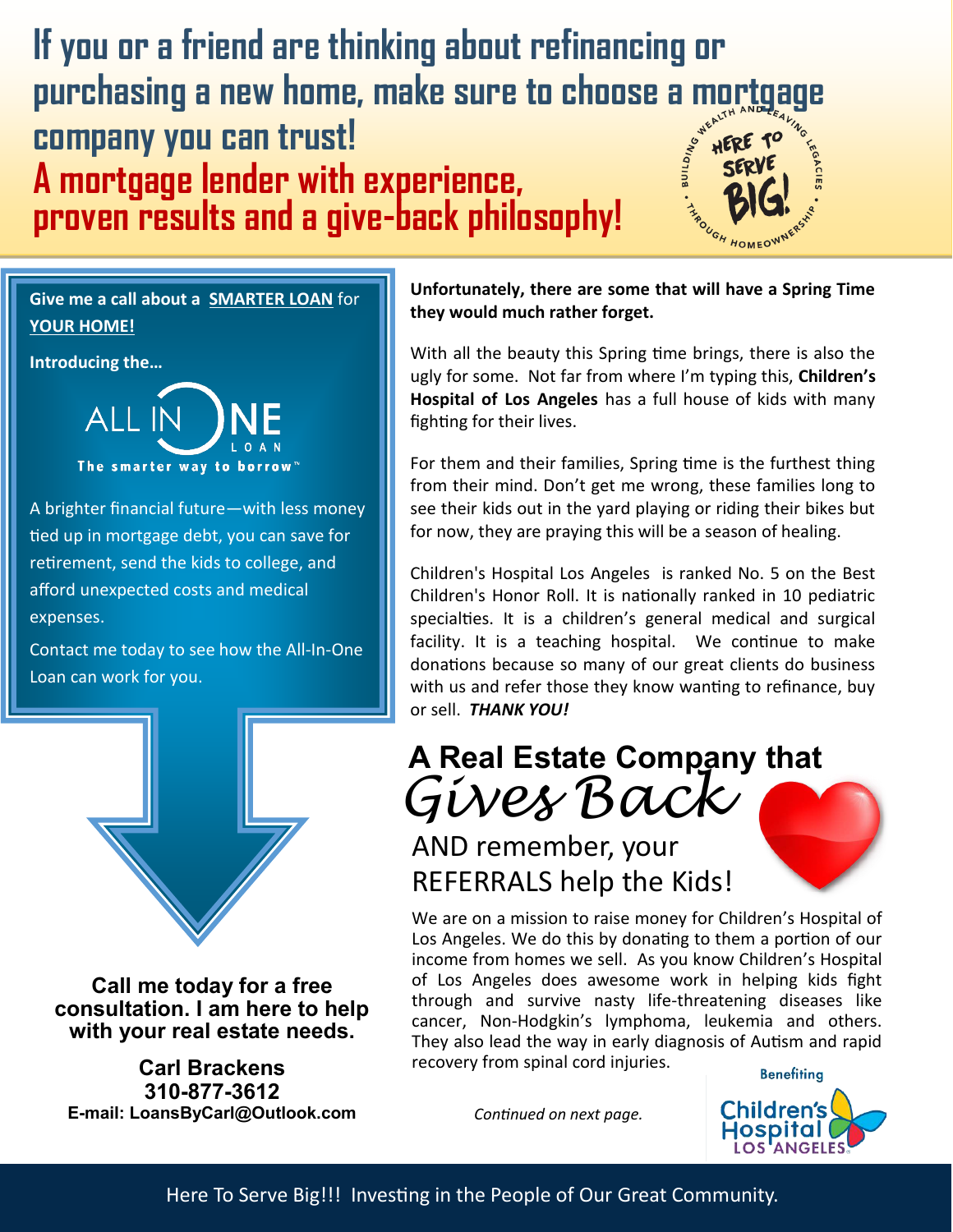# Children's Hospital of Los Angeles is Making a Difference Today and for Tomorrow **A Real Estate Company that** *Gives Back! Continued from page 2.*

Most don't know though that Children's is a non- If you or anyone you know is considering selling, profit, so they depend on sponsorships and donations to provide their world class care and keep costs for families of these beautiful kids to a minimum. So, when you or anyone you know does business with us, not only do we deliver on our award-winning service, but you can also rest assured a very worthy cause benefits as well.

### **MAKING A DIFFERENCE**

**In order to provide their lifesaving work and keep family medical bills to a minimum, Children's Hospital of Los Angeles depends on Sponsorships and Donations.**

> **So When you hear me say "YOUR REFERRALS HELP THE KIDS…" they really do!**

*When You Put Others First, You Will Never Be Second!*

**give me a call or pass on my number.** 

**Thank you in advance for your referrals!**

#### **My number is 310-877-3612.**

Over the decades of helping thousands and thousands of families sell or buy the place they call home, we have met so many wonderful, loving, caring people. We are so grateful. Thank you for reading over this months **Homeward Bound**, and thank you for referring anyone you know considering buying or selling to my team. They will be in good hands and a very worthy cause will benefit as well.

Here To Serve Big!!! Carl D. Brackens 310-877-3612

P.S. Please read over the great story enclosed. It will help tell the story of the great work CHOA is doing better than I can.



Here To Serve Big!!! Investing in the People of Our Great Community.